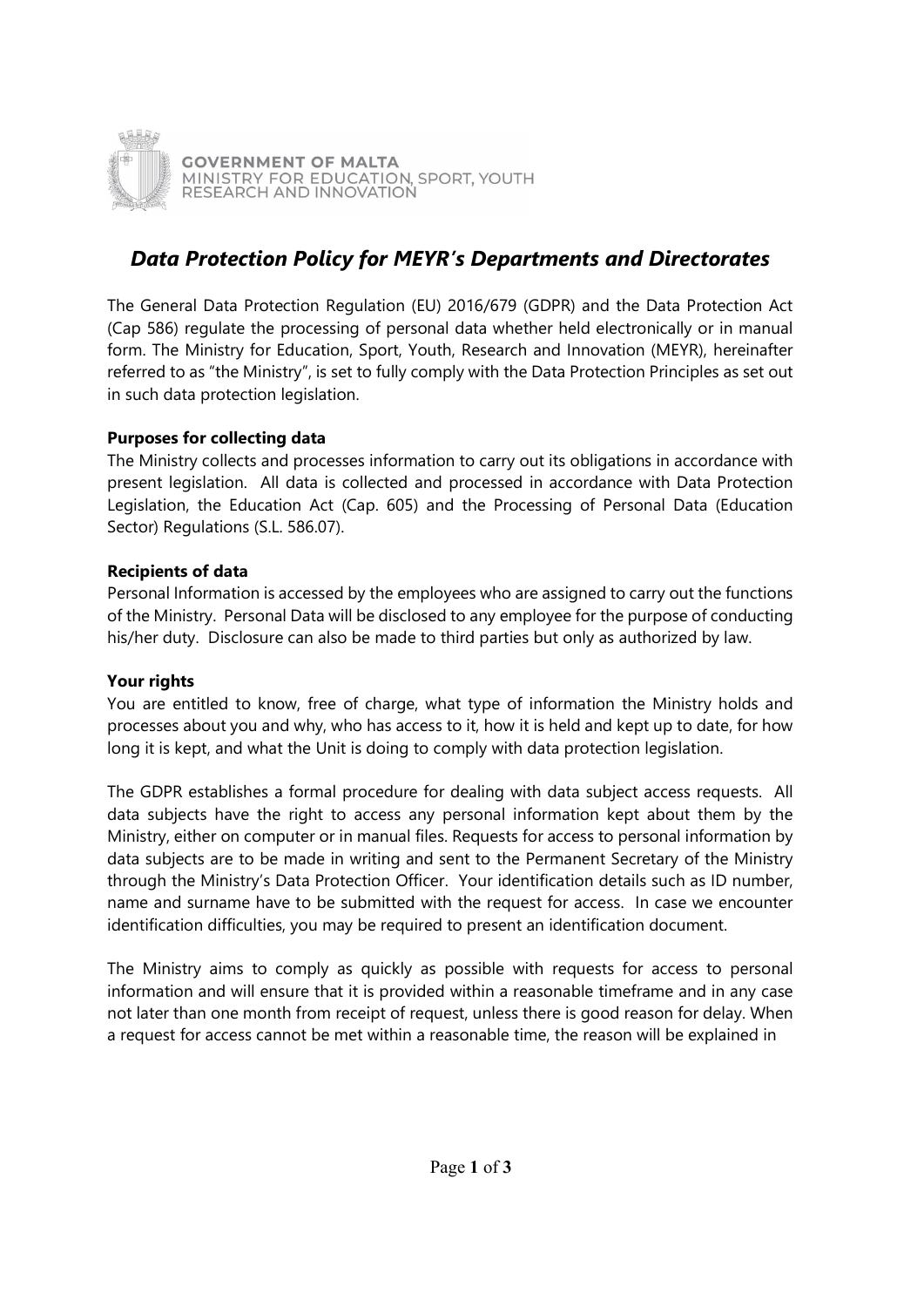

writing to the data subject making the request. Should there be any data breaches, the data subject will be informed accordingly.

All data subjects have the right to request that their information is not used or is amended if it results to be incorrect. Data subjects may also request that their data is erased.

These rights may be restricted, if applicable, as per Data Protection Legislation.

In case you are not satisfied with the outcome of your access request, you may refer a complaint to the Information and Data Protection Commissioner, whose contact details are provided below.

#### Retention Policy

Your personal data is collected under one of the legal grounds outlined in Article 6 of the GDPR.

The retention requirements for the data processes within the Ministry are outlined in the specific retention policies.

Data that needs to be destroyed after the noted timeframes will be disposed of in an efficient manner ensuring that such information is no longer available within the Ministry.

## The Data Protection Officer may be contacted as follows:

Email: dpo.meyr@gov.mt

Telephone: 2095 3753

Postal Address: Data Protection Officer Ministry for Education, Sport, Youth, Research and Innovation Office of the Permanent Secretary Great Siege Road Floriana VLT 2000

Data Controller: For the purposes of this Data Protection Policy, the Permanent Secretary may be contacted through the Data Protection Officer (see above for contact details).